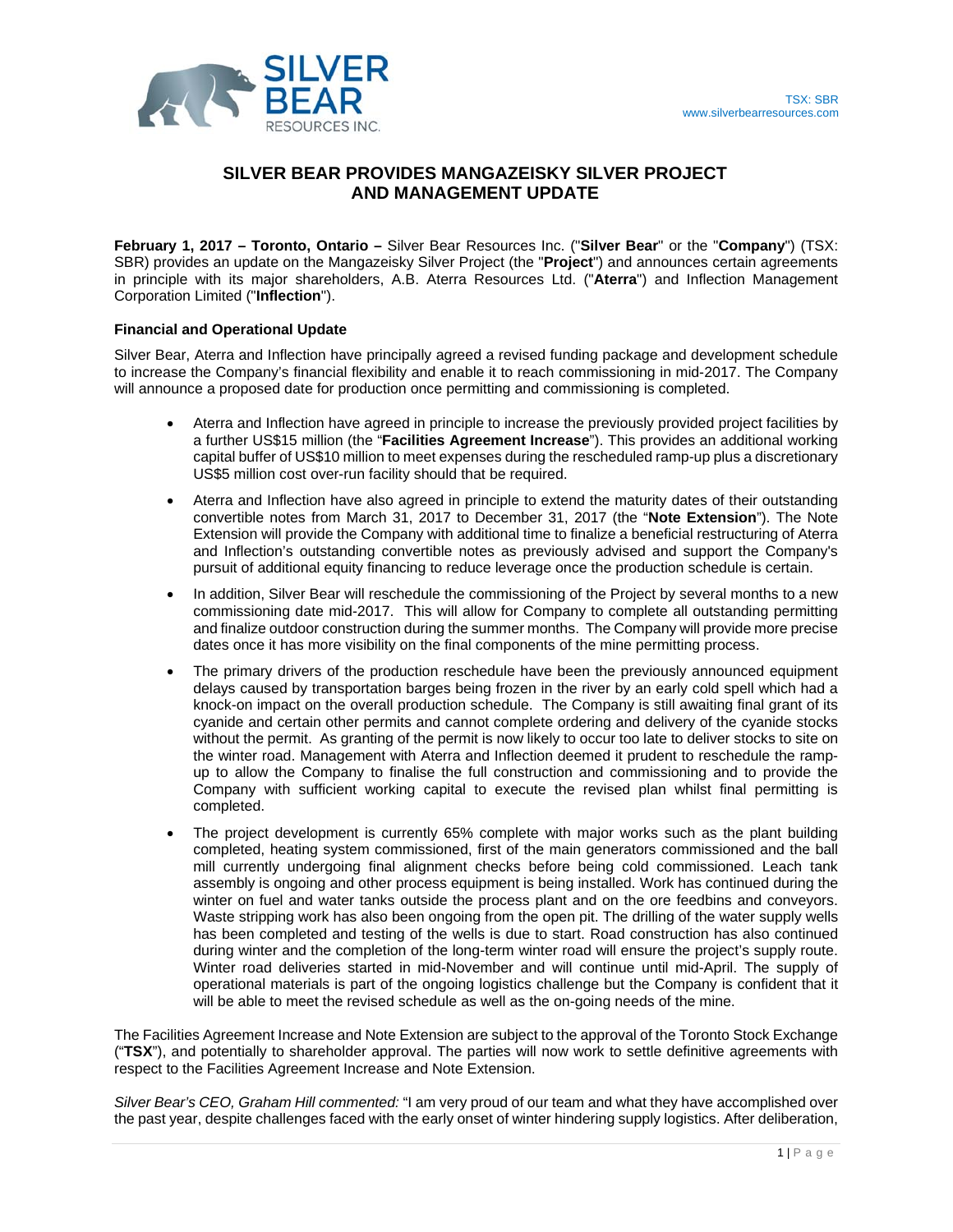

it has been agreed that the best strategy is to reschedule the project commissioning several months to June 2017, as this ensures that construction and permitting are fully completed for production ramp-up. In addition, I want to thank our major shareholders for their continued support, and in principle agreements to modify their existing facilities and loan notes to ensure that the Company's transition into production can be achieved within a manageable timeframe."

#### **Management Update**

The Company also announces today that the contract of Derk Hartman, Chief Financial Officer ("CFO"), has, by mutual agreement, not been extended and that Mr. Hartman now intends to leave the company to pursue other opportunities once a suitable replacement has been found.

Mr. Hartman has agreed to remain with the Company in his current role until June 30, 2017 in order to ensure a smooth transition following the search and appointment of his replacement.

*Silver Bear's CEO, Graham Hill commented,* "We greatly appreciate Derk's contribution to Silver Bear over the past two years. The Company has benefited from Derk's expertise and commitment in navigating the transition from exploration through to project construction and driving the Company's organisational changes. While we are saddened to see Derk go, we wish him continued success in the next phase of his career. Silver Bear will make an announcement on appointment of a suitable replacement."

#### **About Silver Bear**

Silver Bear (TSX: SBR) is focused on the development of its wholly-owned Mangazeisky Silver Project, covering a licence area of approximately 570 km<sup>2</sup> that includes the high-grade Vertikalny deposit (amongst the highest grade silver deposits in the world), located 400 km north of Yakutsk in the Republic of Sakha within the Russian Federation. The Company was granted a 20-year mining licence for the Vertikalny deposit in September 2013 and recently updated its Feasibility Study in Q4 2016. Other information relating to Silver Bear is available on SEDAR at www.sedar.com as well as on the Company's website at www.silverbearresources.com.

## **Cautionary Notes**

This release and subsequent oral statements made by and on behalf of the Company may contain forwardlooking statements, which reflect management's expectations. Wherever possible, words such as "intends", "expects", "scheduled", "estimates", "anticipates", "believes" and similar expressions or statements that certain actions, events or results "may", "could", "would", "might" or "will" be taken, occur or be achieved, have been used to identify these forward-looking statements. Although the forward-looking statements contained in this release reflect management's current beliefs based upon information currently available to management and based upon what management believes to be reasonable assumptions, Silver Bear cannot be certain that actual results will be consistent with these forward-looking statements. Forward-looking statements in this press release include statements regarding the successful completion of negotiations with Aterra and Inflection regarding a convertible note restructuring the timing and terms of a new financing process for the Company and the anticipated dates of commissioning of and full production of the Project. A number of factors could cause events and achievements to differ materially from the results expressed or implied in the forward-looking statements. Such risk factors include, but are not limited, to the possibility that necessary TSX or shareholder approvals are not received or other conditions to completion are not satisfied, lack of investor demand, delays in the commissioning of the Project and the Company's ability to achieve full production at the Project,, and to risk factors identified by Silver Bear in its continuous disclosure filings filed from time to time on SEDAR. These factors should be considered carefully and prospective investors should not place undue reliance on the forward-looking statements. Forward-looking statements necessarily involve significant known and unknown risks, assumptions and uncertainties that may cause Silver Bear's actual results, events, prospects and opportunities to differ materially from those expressed or implied by such forward-looking statements. Although Silver Bear has attempted to identify important risks and factors that could cause actual actions, events or results to differ materially from those described in forward-looking statements, there may be other factors and risks that cause actions, events or results not to be as anticipated, estimated or intended. There can be no assurance that forwardlooking statements will prove to be accurate, as actual results and future events could differ materially from those anticipated in such statements. Accordingly, prospective investors should not place undue reliance on forwardlooking statements. These forward-looking statements are made as of the date of this release, and Silver Bear assumes no obligation to update or revise them to reflect new events or circumstances, unless otherwise required by law.